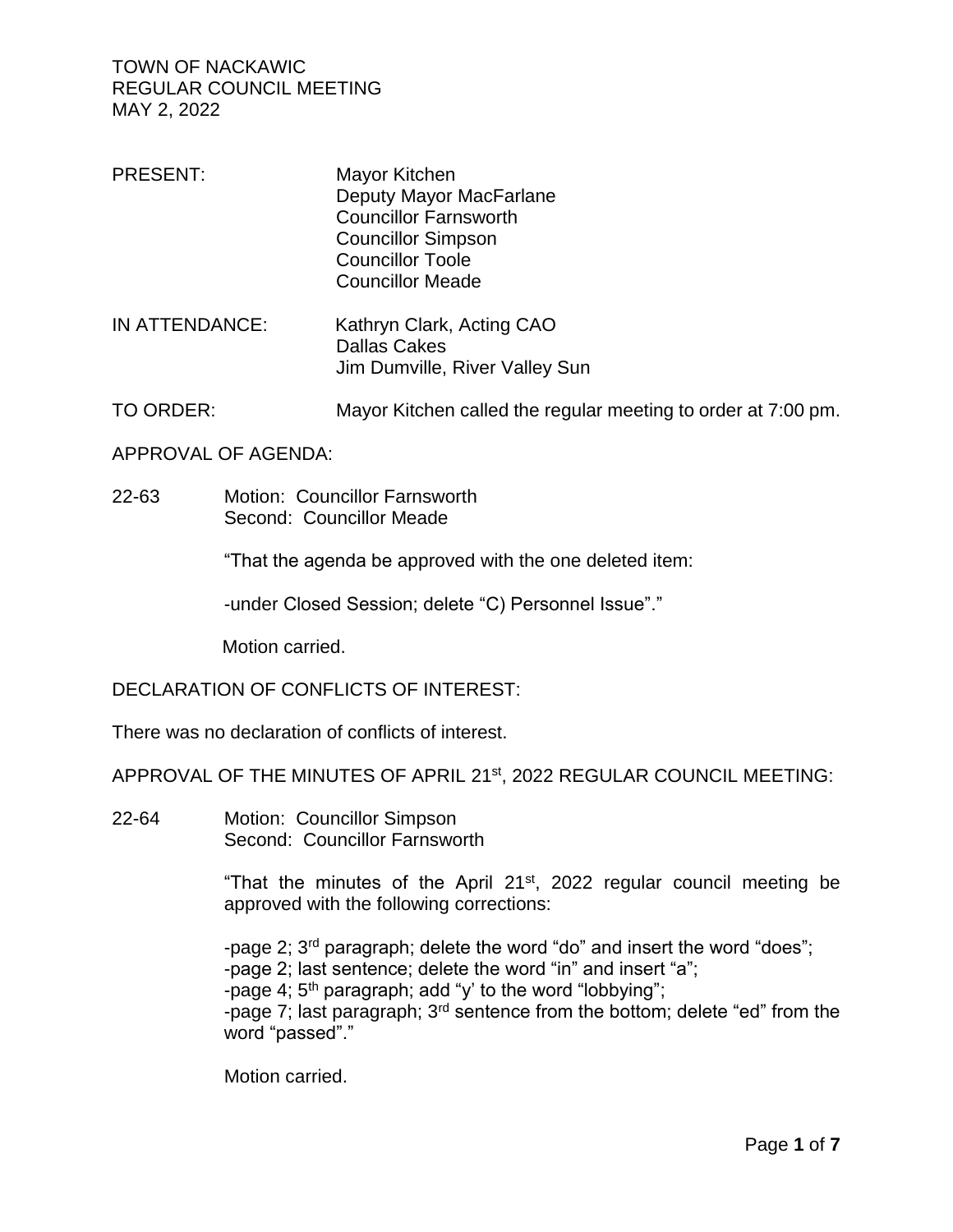BUSINESS ARISING:

### A) Memorial Garden

Kathryn Clark stated a request came back again from a resident who asked to have a memorial tree planted down on the waterfront and have the deceases ashes buried next to the tree. She informed them that Council is looking to have a designated place for a memorial garden and have a committee look after it.

Councillor Farnsworth stated she spoke to other municipalities regarding this and is waiting to hear back from them. She had taken a walk on the nature trail and choose a couple places that might work for a memorial garden.

Mayor Kitchen stated we can discuss having a memorial garden on the waterfront but how will it fit into the waterfront plans.

Councillor Simpson asked if the resident had chosen a place to plant the tree.

Kathryn Clark stated no, but they wanted to plant a tree, bury the ashes beneath the tree and have a bench placed there with a memorial plaque on it.

Deputy Mayor MacFarlane stated he wasn't comfortable with the idea of burying someone's ashes on the waterfront but suggested that Council strike an adhoc committee and discuss what should or shouldn't be in memorial gardens.

Councillor Farnsworth stated if Council says yes to one person, then we would have to say yes to the whole entity and that could get into a lot of trees.

Mayor Kitchen stated if every asked was to plant a tree with a bench and plaque, we could run out of space quickly.

Councillor Meade stated we would need an area that we will not want to develop in the future.

Deputy Mayor MacFarlane stated Council could speak with Flewelling's Funeral Home and see what their thoughts are on memorial gardens in municipalities.

Mayor Kitchen asked Councillor Farnsworth if she would like to chair the adhoc committee.

Councillor Farnsworth stated yes, she would, and she may know of several people who might like to be on the committee.

Councillor Farnsworth asked if the testing of the water will continue down on the waterfront for swimmers.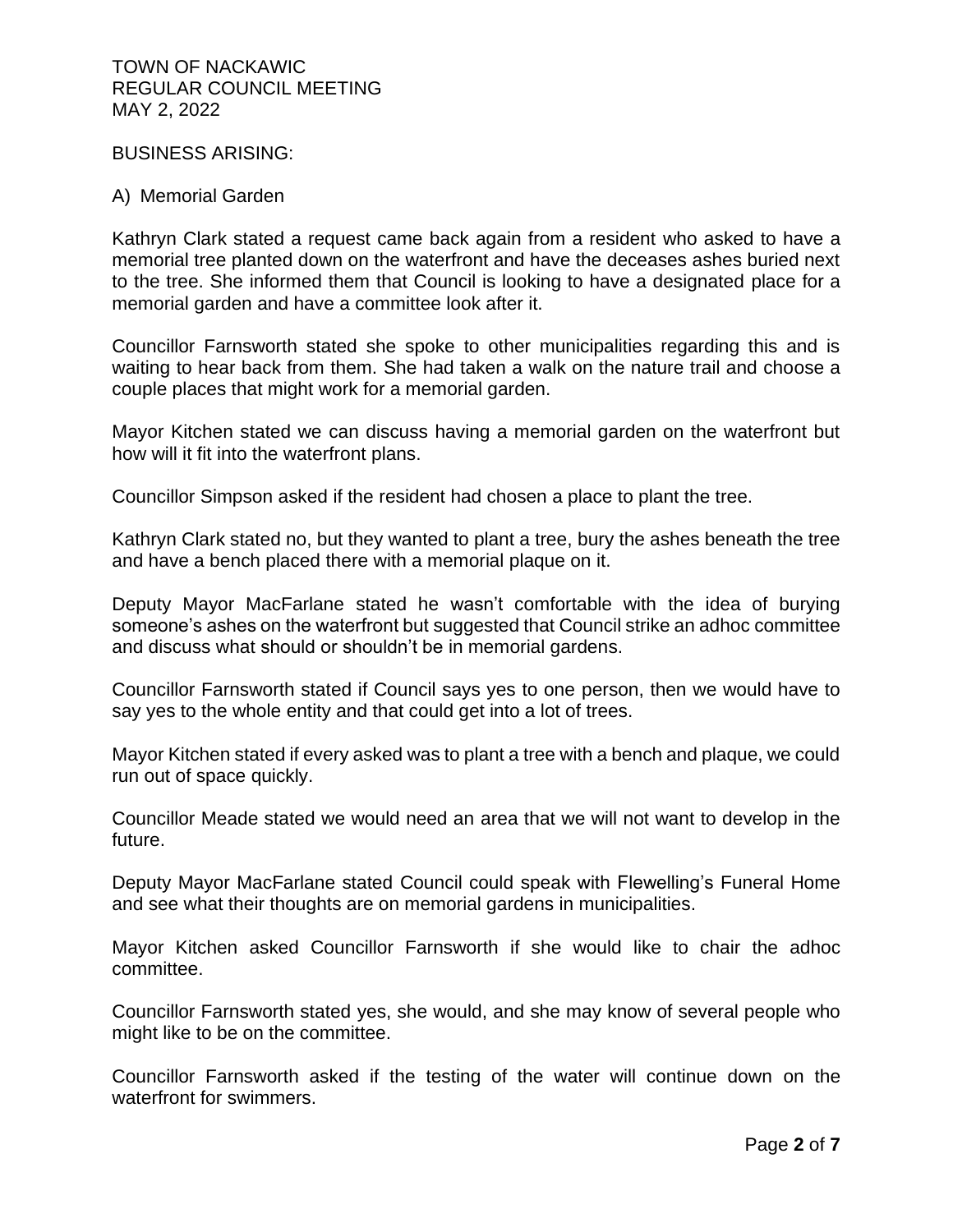Kathryn Clark stated yes.

Councillor Simpson asked if the Town heard anything back regarding quotes for the Security System.

Kathryn Clark stated she was told we would hear by last Friday, but never. She will reach out to them again.

Councillor Toole stated he will also get in contact with Larsen's.

Kathryn Clark stated we haven't heard back from them either, and informed them that the security system could get very expensive.

CORRESPONDENCE:

A) Letter from Minister of Transportation & Infrastructure, re: Cross Road Bridge

Mayor Kitchen stated it is a response back from a letter the Town wrote in support of the residence of Temperance Vale with regards to several bridges that needed replaced.

Kathryn Clark reported that DTI will replace Clarks Mill Pond Bridge on Route 104, with construction to be completed in the fall of 2023 and the replacement of Lucy Bridge (Nackawic River No. 2) on Route 595 that is currently closed to one lane, with construction expected to be completed in 2025.

COMMITTEE REPORTS:

Finance – No report

Library –

Councillor Farnsworth stated they are preparing for their 50<sup>th</sup> anniversary. They are looking to hire casual staff because they are down to one person.

#### Protective Services –

RCMP

Mayor Kitchen stated there was an RCMP zoom meeting but he couldn't get into the team's call.

## NEIGHBOURHOOD WATCH

Councillor Meade stated the Neighbourhood Watch signs have been ordered, the invoice will be going to the Town Office, they should be arriving in a couple of weeks and wanted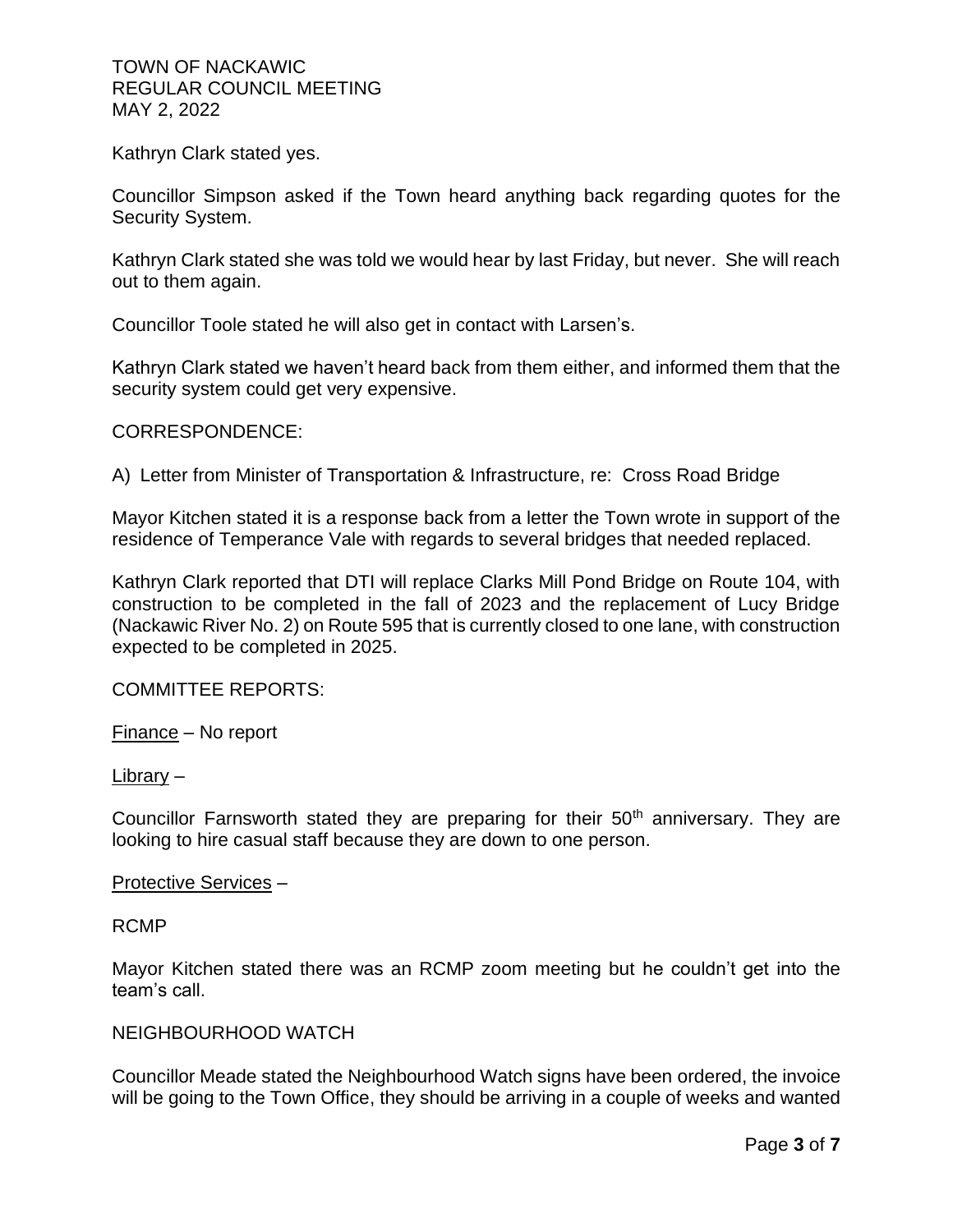to confirm that the public works employees will put them in place.

Kathryn Clark stated yes, they will.

Councillor Farnsworth asked when the public meeting was being held.

Councillor Meade stated Wednesday, May 18 at 7:00 pm.

### Recreation –

Councillor Farnsworth stated they had the Canada Day meeting with a lot of great ideas. The Town didn't receive any funding for Canada Day and have sent out letters to businesses requesting help with funding, Festival on the Bend stated they will help fund the fireworks. The celebrations will run from  $3:00 - 10:00$  pm and she is having difficulty finding evening entertainment. The Lions Club will be helping with the barbeque.

Kathryn Clark stated she received a phone call from Nack-Mact Sail Boat race asking for permission to stay overnight at the old docks and leave in the morning for their boat race in July. She never gave them permission and was looking for direction from Council, especially where there is work still to be done on the marina and didn't know if there was going to be a charge for overnight boaters.

Deputy Mayor MacFarlane stated he didn't think it would be an issue because he felt the existing docks would still be there for those types of askes at no cost for this year and look at it again next year regarding overnight fees.

Mayor Kitchen stated Council will support them and let them use the old docks for their overnight stay and morning race at no cost.

#### Public Works –

Councillor Toole reported they have started sweeping the streets and will continue into this week, after that they will be doing the spring flushing and then pothole patching.

#### Special Reports –

#### DNEDC

Deputy Mayor MacFarlane stated he went to Millville last week and spoke to Deputy Mayor Colin Trail and one of their Councillors on how to bring Millville into Nackawic's economic development plans, they were excited about getting involved to help grow their economy. Also, the board is drafting a letter to Minister Allain regarding the rejection letter of funding for the corporation, we also reached out to our MLA and expressed our disappointment to them as well. The next board meeting is scheduled for May.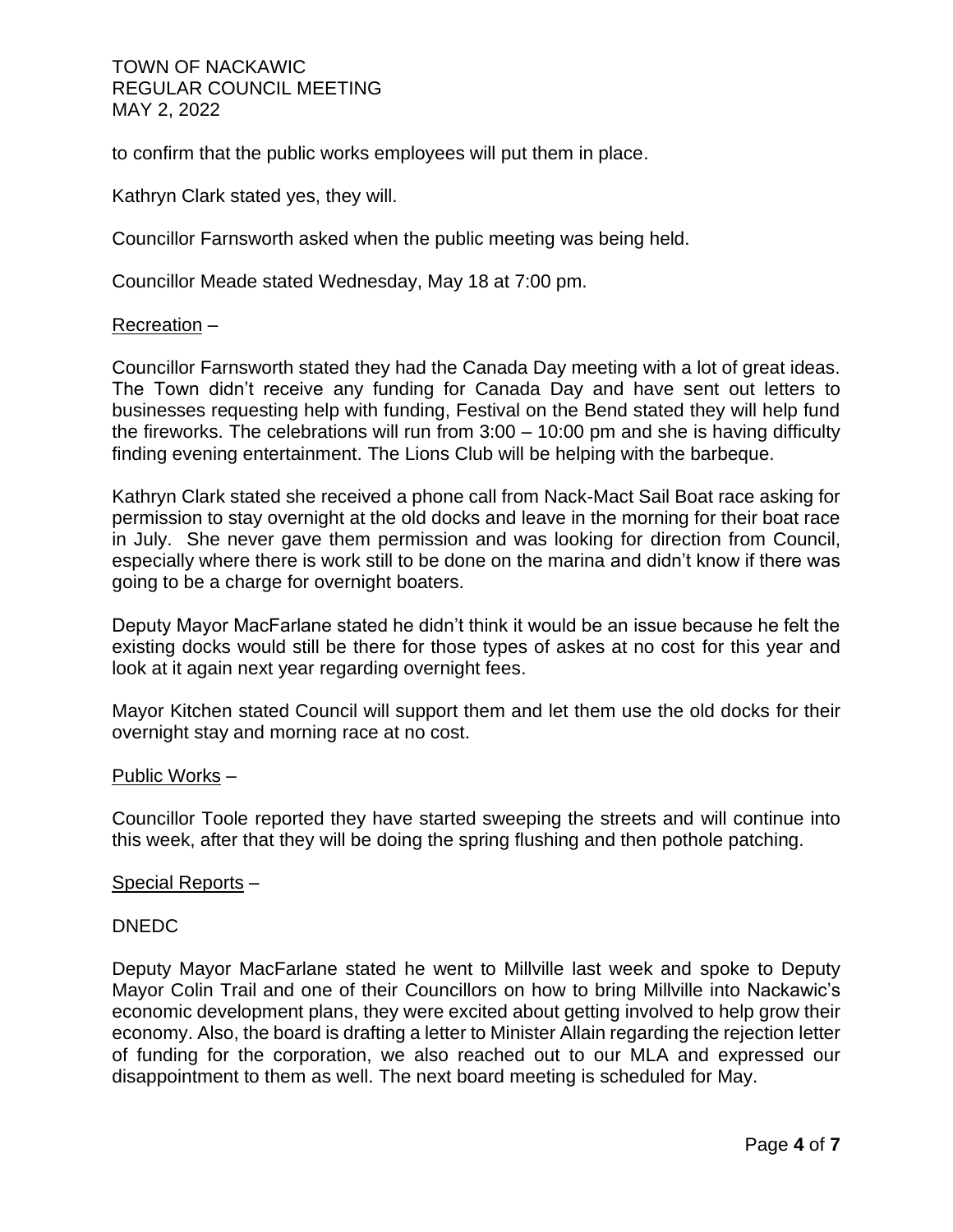## **WELLNESS**

Councillor Farnsworth stated they have a community garden meeting on Tuesday, May 3<sup>rd</sup> at the Town Hall. Next week the recreation committee will be meeting and discussing T-Ball to see if there will be enough volunteers to continue the program again this year.

## Acting Chief Administrative Officer's Report

Kathryn Clark stated that:

-she attended a meeting on April 19th with Vance Johnson and Jacques Ouellette, QUAD NB, Colin Trail and Deputy Mayor MacFarlane regarding the ATV by-law and trail head development. The next day Jacques Ouellette and Jason Stairs drove the route and sign locations were decided.

-the T-3 By-Law was signed, sealed and sent to QUAD NB. The Highway Usage Permit for Hawkshaw Bridge was approved and they forwarded a copy for our records.

-a letter was sent to Minister of Local Government in support of UMNB's resolution to delay RSC reform.

-she attended the bi-weekly AMANB Teams meeting, re: municipal reform on April 21<sup>st</sup>.

-she sent out letters to businesses in Nackawic and surrounding area asking for donations to assist with fireworks for Canada Day.

-she attended a meeting on April 26<sup>th</sup> with Lonnie Forbes, RSC11 and the Recreation staff. We walked the marina area and discussed the docks, gangway installations, etc. The Recreation staff have most of the new docks built, floats were delivered today. They began building the two gangways needed.

-the hydro bikes are to be delivered sometime next week.

-she attended a meeting on April 26<sup>th</sup> with Pam Fogarty and Peter Cole, re: Big Axe Craft Beer Festival.

-the summer student applications were reviewed and interviews have been scheduled for May 2 and May 4.

-the 2021 Canada Community-Building Fund (gas tax) Annual Reports were completed and submitted to Province.

-she began working on budget spreadsheet for municipal reform.

-all staff will be taking the First Aid/CPR 6-hour refresher on Sunday, May 1<sup>st</sup>.

-the Public Hearing for the Baptist Church rezoning requests will be held at the Town Hall on May 5, 2022 at 6:30 pm. Notice and by-laws are posted on the Town's website.

Councillor Toole asked when the tenders were going out for the Trickle Filter.

Kathryn Clark stated not for a while, due to the focus on getting the marina up and running.

Councillor Simpson asked how many employees attended the first aid course.

Kathryn Clark stated five.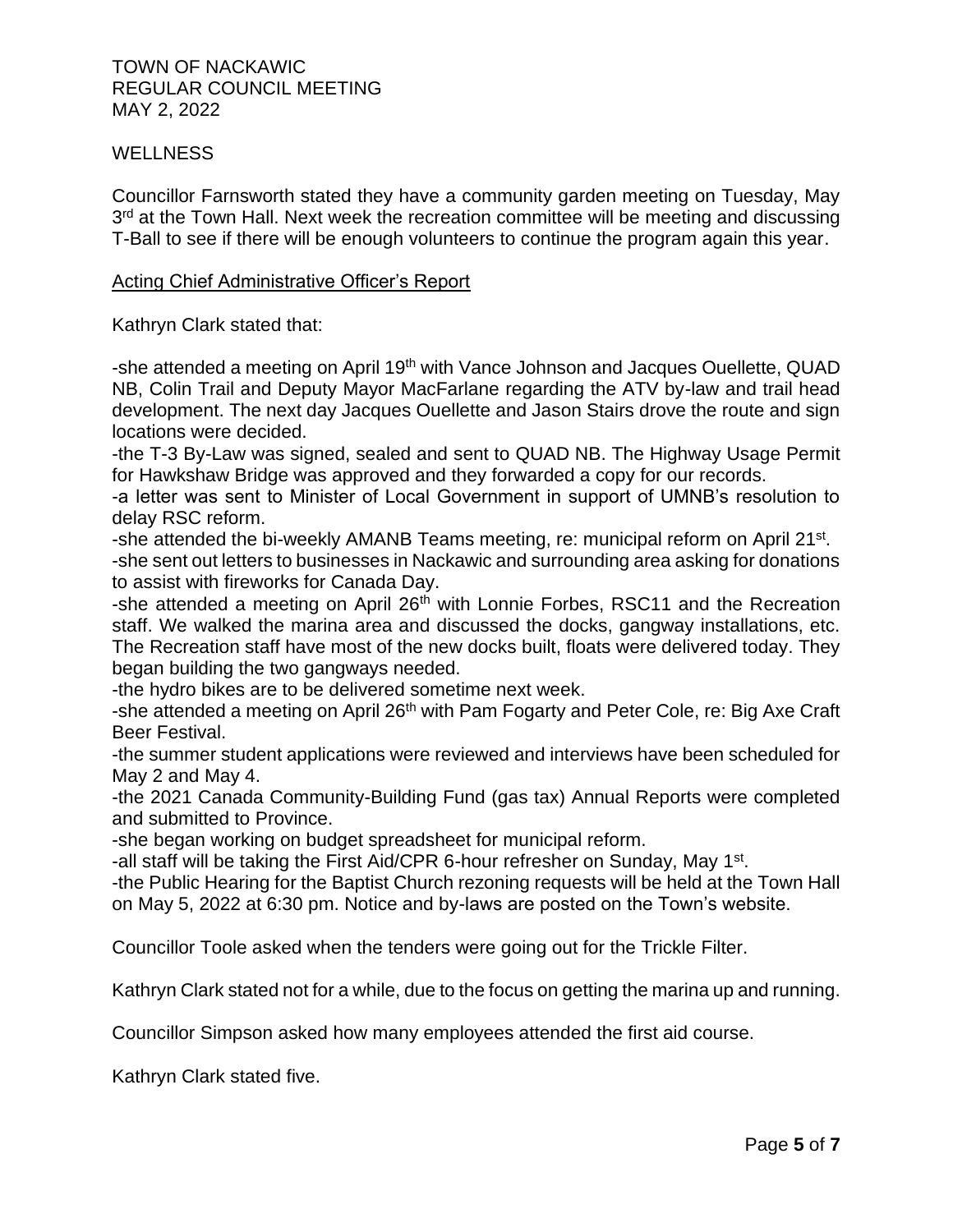## Mayor's Report –

Mayor Kitchen stated that:

-he wasn't at the last Council meeting and stated Councillor Simpson updated everyone on the discussions from the last advisory committee meeting, where we came up with the new entity name and what type of community we will be. They have another meeting on Wednesday, May 4 to discuss budgeting.

Kathryn Clark stated the transition leaders are supposed to have meetings in a couple days with regards to how the budget is going.

-he will be attending an UMNB meeting on Wednesday, May 4<sup>th</sup> and a UMNB board meeting on May 17<sup>th</sup>. He stated the UMNB conference are back on for this fall over the Thanks Giving long weekend and we will need to book rooms.

Kathryn Clark stated the rooms are already booked and it's being held at the Delta.

NEW BUSINESS:

- A) Access extension of Route 105 to trail head (Schedule "A")
- 22-65 Motion: Deputy Mayor MacFarlane Second: Councillor Meade

"That the ATV access on Rte. 105 be extended from the Nackawic Irving to the QUAD NB trail head as per schedule "A" of the T-3 ATV by-law."

Motion carried.

22-66 Motion: Deputy Mayor MacFarlane Second: Councillor Farnsworth

"That Council move to closed session."

Motion carried.

Council moved to closed session at 7:50 pm and Dallas Cakes and Jim Dumville left the meeting.

## CLOSED SESSION:

- A) Development Proposal
- B) Utility Capital Project